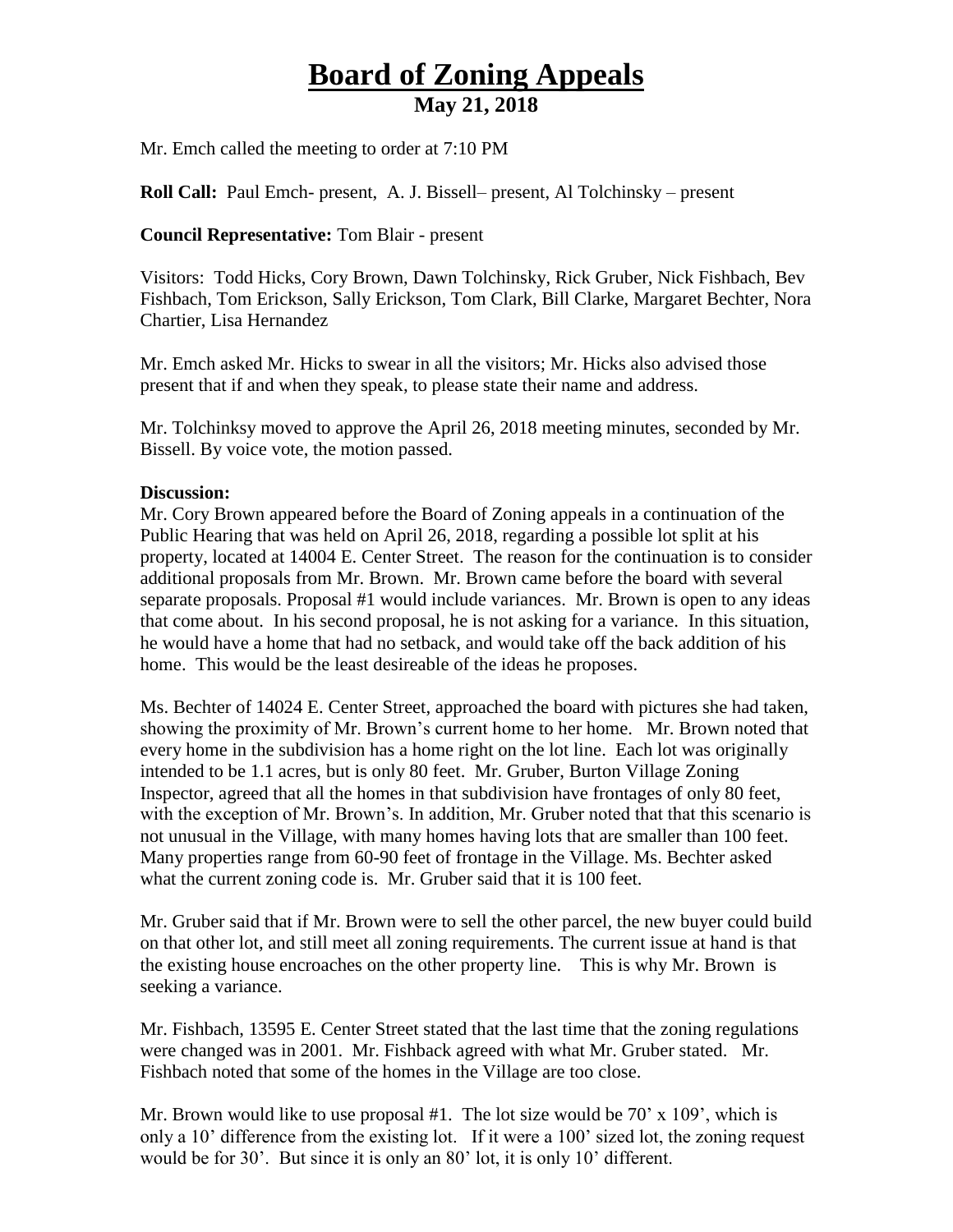Ms. Bechter noted that those smaller lot sizes were most probably grandfathered in.

Mr. Brown stated that he is not planning to build anything at this time.

Mr. Hicks noted that in terms of Proposal #1, if a variance is granted, Mr. Brown would need to have everything settled with the Planning Commission within a year, or the variance is lost. Mr. Hicks asked when the lots were purchased, and what the total purchase price was. Mr. Brown said that he purchased them a year and a half ago, for \$134,000. Mr. Hicks asked if the lots were purchased separately, or if they were marketed as two separate lots. Mr. Brown said the lots were sold as one, but noted that when he looked at the renderings on Geauga Access, it is not clear that it is only one lot.

Ms. Bechter asked if the Board had to accept any of the proposals. Mr. Hicks stated that they did not have to accept any of the proposals.

Mr. Brown suggested that Proposal #2 does not need any approval, since it would involve Mr. Brown removing part of his home so that it is no longer encroaching on the other lot. Mr. Brown could then sell the vacant lot, and the buyer of that vacant lot could build a house on that lot, citing a non-conforming use, and taking advantage of more minimal requirements set forth in section 1147.02 of the Zoning Code.

Mr. Fishbach asked if Mr. Brown were intending to build a home as a rental property. Mr. Brown said that if he built anything, it would be a garage.

Jacob Bechter asked if similar variances like this been made since the new zoning laws have been put into place. Mr. Emch was not aware of any.

Mr. Hicks noted that the burden is on the applicant to show that there is an undue hardship on him; Mr. Hicks reminded the Board that they need to focus on that. Mr. Hicks then explained what constitutes a hardship in this case.

Ms. Bechter expressed concern that having a home that close to her would infringe on her privacy.

Mr. Fishbach asked where a driveway would be placed on this proposed lot. Mr. Gruber said that a driveway could go any way along the width of the parcel, there are no setbacks for driveways.

Mr Tom Clark 14042 and 13999 E. Center Street, stated that the regulation is 100 feet right now, and the lot being discussed is 63' feet wide. Mr. Gruber corrected that statement, and said that currently the lot is 80 feet wide - one lot is 80, one lot is 100 feet.

Mr. Tom Clark then remarked that even if Mr. Brown were to remove some of the existing house, which would leave 100' on the upper lot, Mr. Brown still wouldn't have 100' lower lot. Mr. Gruber answered that according to the existing modifications in Zoning, that would be an acceptable lot.

Mr. Hicks reminded everyone that if there were to be a variance granted tonight, the Planning Commission also needs to approve this. Mr. Hicks further stated that there is